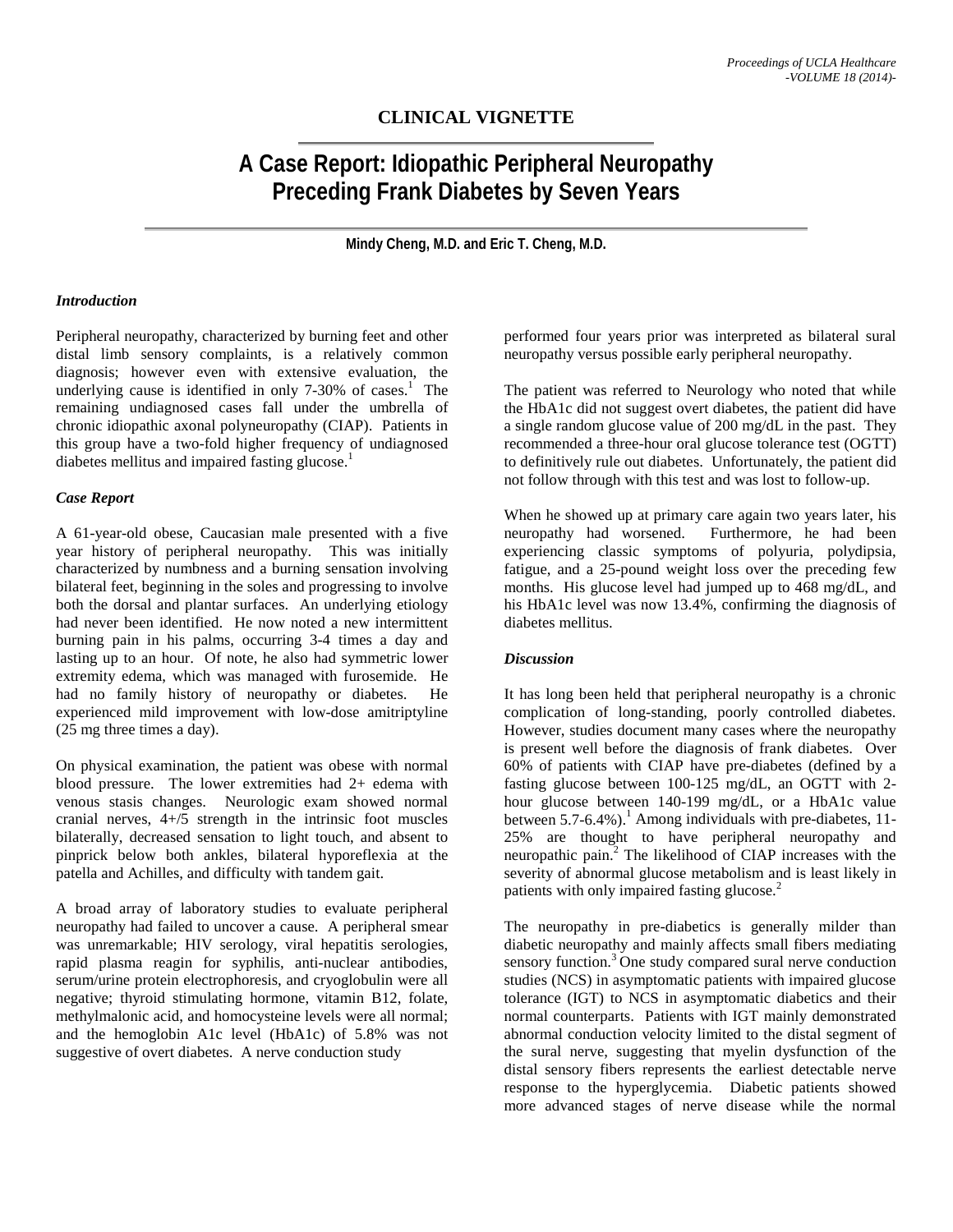controls had normal conduction velocities.<sup>4</sup> The neuropathy associated with IGT caused preferential injury to small nerve fibers resulting in decreased pain, temperature sensation, and autonomic dysfunction more than motor modalities, which are carried by large nerve fibers. $3,5$ 

Neuropathy in IGT and diabetes follows a common pathway. Hyperglycemia causes direct nerve toxicity by increasing oxidative stress, accumulating advanced glycation endproducts, and impairing axonal transport. There also appears to be impaired microvascular function due to defects in endothelial function, which may lead to hypoxia and ischemia of the nerve.<sup>5</sup>

Diagnosis of pre-diabetic neuropathy will depend on a careful physical examination, appropriate laboratory evaluation, and increased clinical index of suspicion to look beyond the standard guidelines for the diagnosis of diabetes. Oftentimes, neuropathy can be the presenting symptom of either diabetes or pre-diabetes. <sup>6</sup> Though the most common test for diagnosing diabetes in the clinic is a fasting blood glucose and a HbA1c, these tests may not catch all cases of abnormal glucose metabolism. One study examined high-risk patients and found the diagnostic criteria recommended by the American Diabetes Association (ADA) of a normal fasting blood glucose <109 mg/dL (prior to the routine use of HbA1c) missed those high-risk patients with isolated post prandial hyperglycemia.7 Another study, conducted by the Endocrinology group at the Minneapolis VA, looked at how well HgA1c correlated with mean blood glucose values and found that the correlation was not as direct as we may assume. In fact, patients with HbA1c values of 5% (normal) ranged in their mean glucose values from 80-120 mg/dL, and those with HbA1c values of 7% (well-controlled diabetics) ranged from 120-180mg/dL. The higher the HbA1c, the broader the range for mean glucose values. 8 So a "normal" fasting glucose or HgA1c does not necessarily preclude a diagnosis of abnormal glucose metabolism or pre-diabetes. Patients with unexplained peripheral neuropathy that have normal fasting blood sugars and HgbA1c, the 3 hour OGTT, the gold standard for diabetes mellitus screening, should be considered.

It is important also not to miss the early signs of small fiber dysfunction, namely loss of pain and/or temperature perception. Skin biopsy is the most sensitive way to diagnose small fiber neuropathy but is not feasible for routine use in a clinical setting. $2$  Nerve conduction studies can help confirm the diagnosis.

The only known means of slowing the progression of diabetic neuropathy is good glycemic control. The Diabetes Prevention Program (DPP) looked at the effects of metformin versus aggressive diet and exercise counseling versus placebo, and found that the diet and exercise arm was almost twice as effective (58% versus 31%) in reducing progression risk to diabetes as the metformin group.<sup>9</sup> The Impaired Glucose Tolerance Neuropathy (IGTN) study found that the same lifestyle interventions based on the DPP resulted in significant improvement in measures of small-fiber function and reduction in neuropathic pain.<sup>10</sup>

In conclusion, peripheral neuropathy is very common in clinical practice. Though it can frequently be idiopathic, a significant percentage may be attributed to dysfunctional glucose metabolism in pre-diabetes. In these cases, patient education and encouragement of healthy diet and exercise with tighter glycemic control should be stressed to slow disease progression.

### **REFERENCES**

- 1. **Hoffman-Snyder C, Smith BE, Ross MA, Hernandez J, Bosch EP**. Value of the oral glucose tolerance test in the evaluation of chronic idiopathic axonal polyneuropathy. *Arch Neurol*. 2006 Aug;63(8):1075-9. Epub 2006 Jun 12. PubMed PMID: 16769858.
- 2. **Papanas N, Vinik AI, Ziegler D**. Neuropathy in prediabetes: does the clock start ticking early? *Nat Rev Endocrinol.* 2011 Jul 12:7(11):682-90. doi: *Endocrinol*. 2011 Jul 12;7(11):682-90. doi: 10.1038/nrendo.2011.113. Review. PubMed PMID: 21750507.
- 3. **Papanas N, Ziegler D**. Prediabetic neuropathy: does it exist? *Curr Diab Rep*. 2012 Aug;12(4):376-83. doi: 10.1007/s11892-012-0278-3. Review. PubMed PMID: 22562652.
- 4. **Cappellari A, Airaghi L, Capra R, Ciammola A, Branchi A, Levi Minzi G, Bresolin N**. Early peripheral nerve abnormalities in impaired glucose tolerance. *Electromyogr Clin Neurophysiol*. 2005 Jun;45(4):241-4. PubMed PMID: 16083148.
- 5. **Smith AG, Singleton JR**. Impaired glucose tolerance and neuropathy. *Neurologist*. 2008 Jan;14(1):23-9. doi: 10.1097/NRL.0b013e31815a3956. Review. PubMed PMID: 18195653.
- 6. **Polydefkis M, Griffin JW, McArthur J**. New insights into diabetic polyneuropathy. *JAMA*. 2003 Sep 10;290(10):1371-6. PubMed PMID: 12966130.
- 7. **Adam JM, Tarigan NP**. Comparison of The World Health Organization (WHO) two-step strategy and OGTT for diabetes mellitus screening. *Acta Med Indones*. 2004 Jan-Mar;36(1):3-7. PubMed PMID: 15931695.
- 8. **Hassan Y, Johnson B, Nader N, Gannon MC, Nuttall FQ**. The relationship between 24-hour integrated glucose concentrations and % glycohemoglobin. *J Lab Clin Med*. 2006 Jan;147(1):21-6. PubMed PMID: 16443001.
- 9. **Knowler WC, Barrett-Connor E, Fowler SE, Hamman RF, Lachin JM, Walker EA, Nathan DM**; Diabetes Prevention Program Research Group. Reduction in the incidence of type 2 diabetes with lifestyle intervention or metformin. *N Engl J Med*. 2002